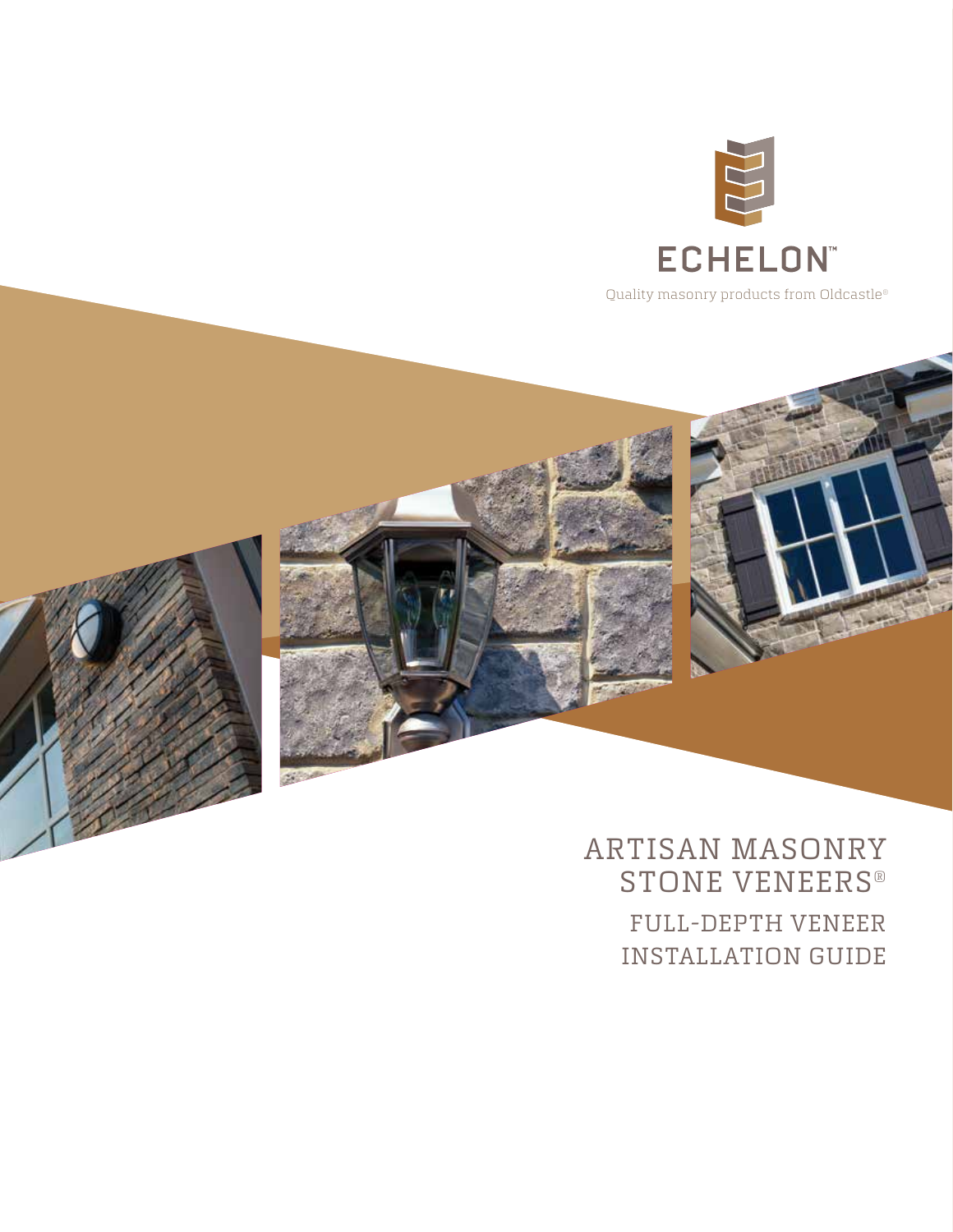Congratulations on your choice of full depth Artisan Stone Veneer. Artisan provides your new construction project with the distinctive look of natural stone. This modular veneer provides you ease of installation, minimal on-site alterations and simple ordering and handling.

This guide has been produced in order to make you more familiar with the product and installation procedure to ensure your project is a huge success.

We encourage you to contact your local technical sales representative to discuss installation tips and techniques specific to your project.



# Table of Contents

| ENSURING LABOR QUALITY AND FOLLOWING SAFETY REQUIREMENTS  2 |  |  |  |  |  |  |  |
|-------------------------------------------------------------|--|--|--|--|--|--|--|
|                                                             |  |  |  |  |  |  |  |
|                                                             |  |  |  |  |  |  |  |
|                                                             |  |  |  |  |  |  |  |
|                                                             |  |  |  |  |  |  |  |
|                                                             |  |  |  |  |  |  |  |
|                                                             |  |  |  |  |  |  |  |
|                                                             |  |  |  |  |  |  |  |
| Installation on a Concrete Masonry Unit (CMU) backing7      |  |  |  |  |  |  |  |
|                                                             |  |  |  |  |  |  |  |
|                                                             |  |  |  |  |  |  |  |
|                                                             |  |  |  |  |  |  |  |
|                                                             |  |  |  |  |  |  |  |
|                                                             |  |  |  |  |  |  |  |
|                                                             |  |  |  |  |  |  |  |
|                                                             |  |  |  |  |  |  |  |
|                                                             |  |  |  |  |  |  |  |
|                                                             |  |  |  |  |  |  |  |
|                                                             |  |  |  |  |  |  |  |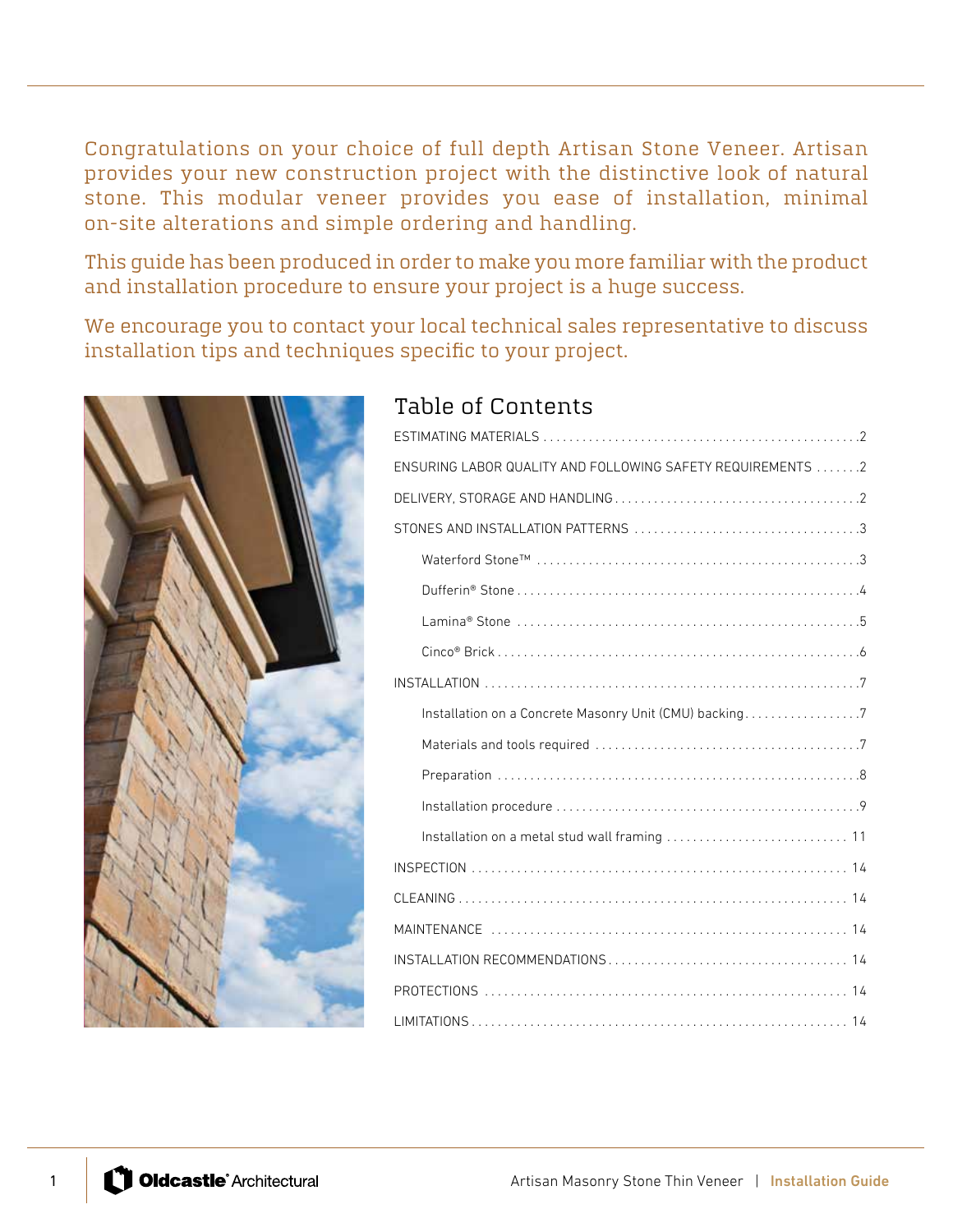## ESTIMATING MATERIALS

Full depth Artisan Stone Veneer® is sold by the square foot including joints. To estimate the quantity of material needed for your project you simply take the total area to be cladded minus any openings (windows, doors, fireplace etc.). It is recommended to add 3% for simple waste and 5% - 7% for areas where more cuts will be required.

# ENSURING LABOR QUALITY AND FOLLOWING SAFETY REQUIREMENTS

Installing full depth Artisan Stone Veneer requires the use of the adequate tools and materials, proper labor standards and special care for details. Following the appropriate procedures in every step of this installation guide and taking enough time to complete in detail each one of them will help maintain the quality standards this product complies with and make it last for many years.

Contact local authorities in your area and check on up-to-date local building codes and NCMA standards for a proper installation. Always follow the manufacturer's installation instructions for every item before starting your application.

Provide a mock-up for evaluation of product and application workmanship, by using a 48" by 48" panel of units of the color to be used in the project (to illustrate stone masonry units, coursing, anchorage, mortar joints and color, pattern of finished wall and control joints).

# DELIVERY, STORAGE AND HANDLING

The following items should be considered to properly ship, store and handle the product before installation:

- Deliver mortar materials in original unbroken, undamaged packages with manufacturers' labels intact and visible.
- Store off the ground and undercover until used on the work.
- Store or pile sand on a plank platform and protect from dirt and rubbish and thus prevent deterioration or contamination.
- Deliver masonry units banded on pallets with protective pallet covers (stretch wrap) to prevent damage.
- Lift skids with proper and sufficiently long slings or forks with protection to prevent damage to units. Protect edges and corners.

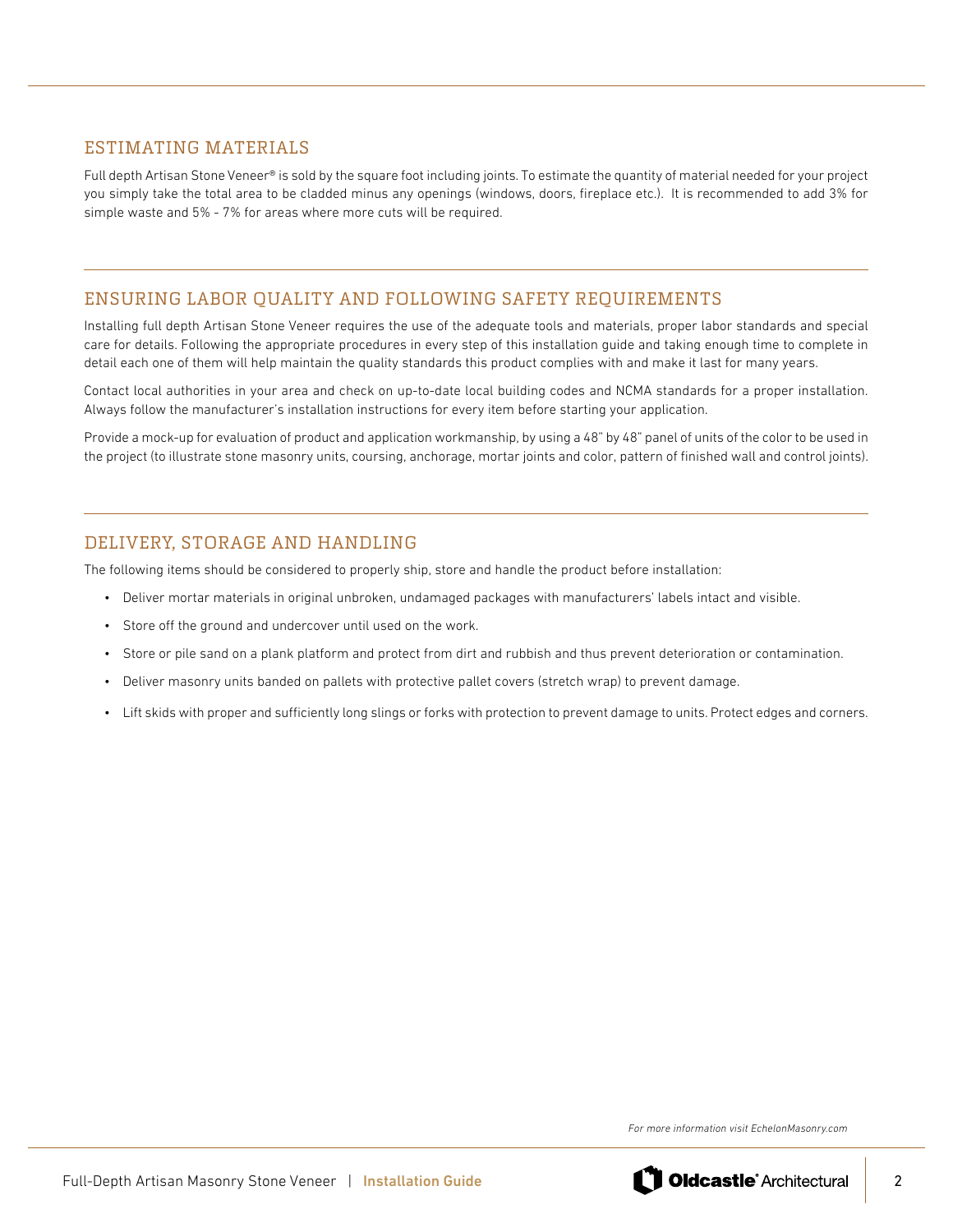# STONES AND INSTALLATION PATTERNS

Full depth Artisan Stone Veneer® is a modular masonry veneer with a wide variety of stone sizes, which allows customizing the appearance of each installation. All stones are approximately 3 ½" in depth and mortar joints vary from 3/8" to 1/2". There exist four (4) different products offered by Oldcastle Architectural that can be classified as full depth Artisan Stone Veneers:

**Waterford Stone™ Dufferin® Stone Lamina® Stone Cinco® Brick**

# Waterford Stone

This product is sold in 3 different sizes: small, medium and large stones. Product heights of 4" and 7" palletize product (small and medium) has seven and eight different lengths, respectively, while the 11 1/<sub>2</sub>" product (large) has six varied lengths.

|                    | Length (in) |     |      |     |        |    |        |    |       |     |        |
|--------------------|-------------|-----|------|-----|--------|----|--------|----|-------|-----|--------|
|                    |             |     | 81/2 | 10  | 11 1/2 | 13 | 14 1/2 | 16 | 171/2 | 19  | 20 1/2 |
|                    | 4           |     |      |     |        |    |        |    | n/a   | n/a | n/a    |
| 의<br><u>Height</u> |             |     |      |     |        |    |        |    |       | n/a | n/a    |
|                    | 111/2       | n/a | n/a  | n/a | n/a    |    |        |    |       |     |        |

All stones are approximately 3 5/8" deep and are installed with a ½" mortar joint.

The following images show the layouts for small-medium (4 and 7") and Large (11 ½") Waterford Stones, after stone clamping (stones put together). Packaging in the corresponding pallets is made as per these layouts:



Small-medium stones and the stones of the large stones being a large stones by Large stones

When ordering and installing Waterford Stone, you may work on your wall coverage by blending large and small-medium stones, as per the desired percentage of large stones. For example, to achieve a 25% large stone pattern (1 out of 4 stones is a large stone), you will need one large stone pallet (11  $\frac{1}{2}$ ") and three small-medium stone pallets (4" and 7").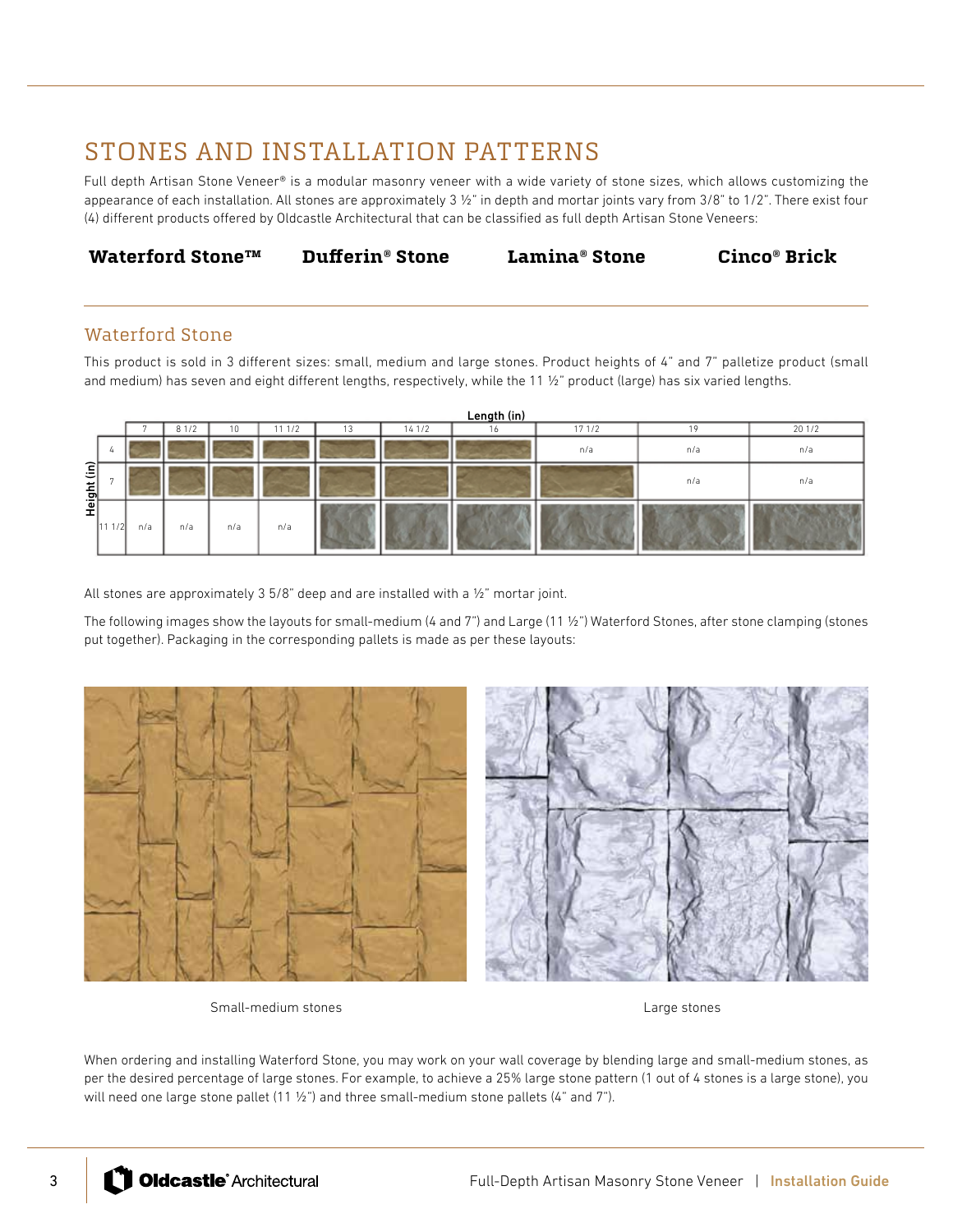# Dufferin® Stone

This product is sold in 3 different sizes: small, medium and large stones. Product heights of 90 and 140 mm (small and medium) and 240 mm (large) are each available in five different lengths in 50 mm increments.

| Length (mm) |     |     |     |     |     |     |     |     |
|-------------|-----|-----|-----|-----|-----|-----|-----|-----|
|             |     | 140 | 190 | 240 | 290 | 340 | 390 | 440 |
| Height (mm) | 90  |     |     |     |     |     | n/a | n/a |
|             | 140 |     |     |     |     |     | n/a | n/a |
|             | 240 | n/a | n/a |     |     |     |     |     |

All stones are approximately 90 mm in depth and are installed with a 10mm joint. The following images show the board layouts for small-medium (90 and 140mm) and Large (240mm) Dufferin Stones as they are produced (before packaging in pallets):



Small-medium stones and the stones of the large stones being a large stones by Large stones

When ordering and installing Dufferin Stone, you may work on your wall coverage by blending large and small-medium stones, as per the desired percentage of large stones. For example, to achieve a 25% large stone pattern (1 out of 4 stones is a large stone), you will need one large stone pallet (240mm) and three small-medium stone pallets (90 and 140mm).

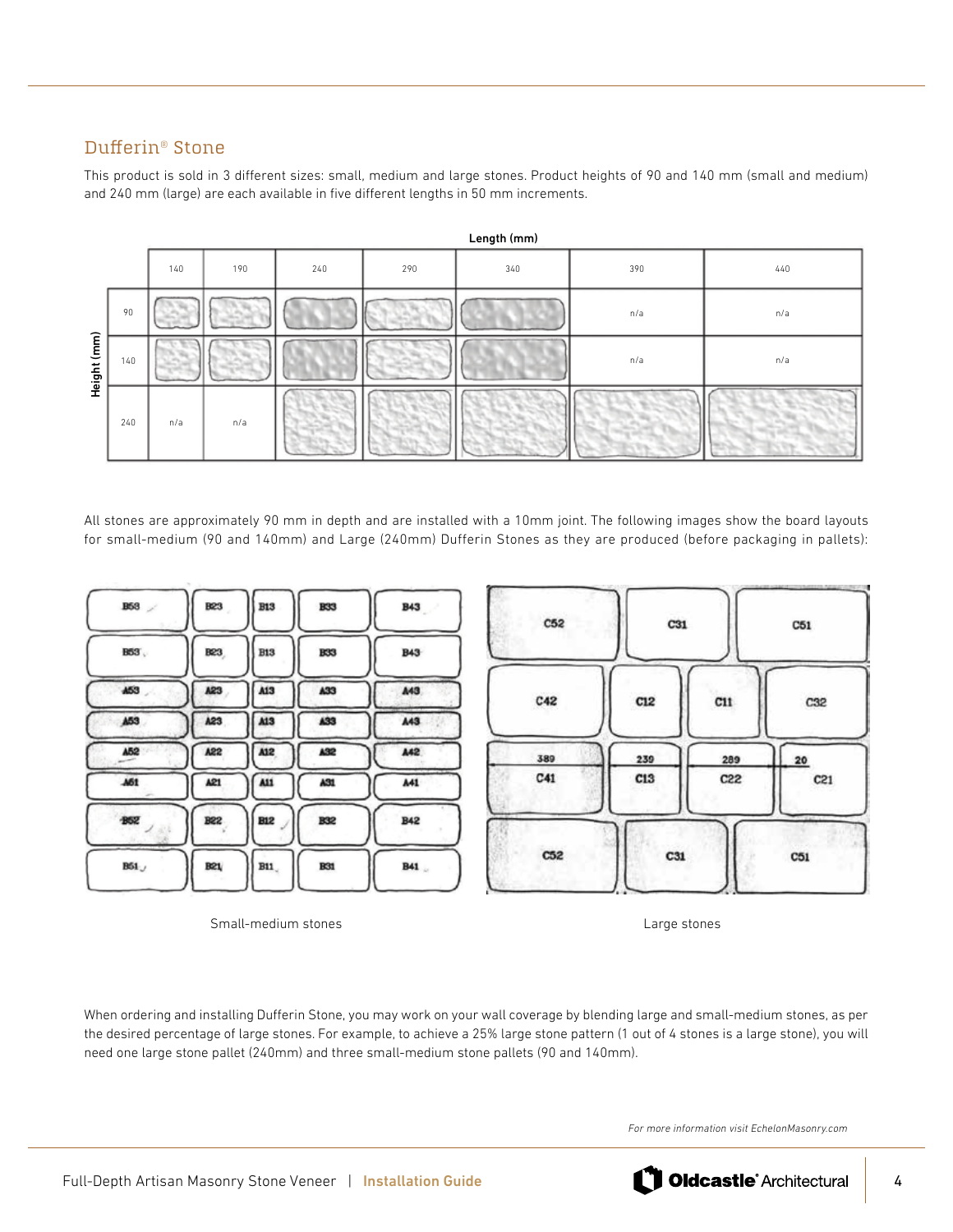# Lamina® Stone

This product is 4" high with separately palletized false joint (multi-cobble) and solid units of varying lengths. All stones are approximately 3 5/8" in depth:



Unit depth: approximately 3 5/8"

The 3/8" mortar joint used for this stone should be raked to the depth of the false joints. There is no need to fill the false joints with mortar. Approximately 30% of each false joint stretcher pallet will consist of false joint return corner units. The following images show the layouts for false joint units (multi-cobble) and solid units, after clamping (stones put together). Packaging in the corresponding pallets is made as per these layouts:



False joint (multi-cobble) units Solid units Solid units Solid units Solid units Solid units

When ordering and installing Lamina Stone, you may work on your wall coverage by blending false joint and solid units, as per the desired percentage of solid stones, as follows:



0% Solid Units Ratio 20% Solid Units Ratio 50% Solid Units Ratio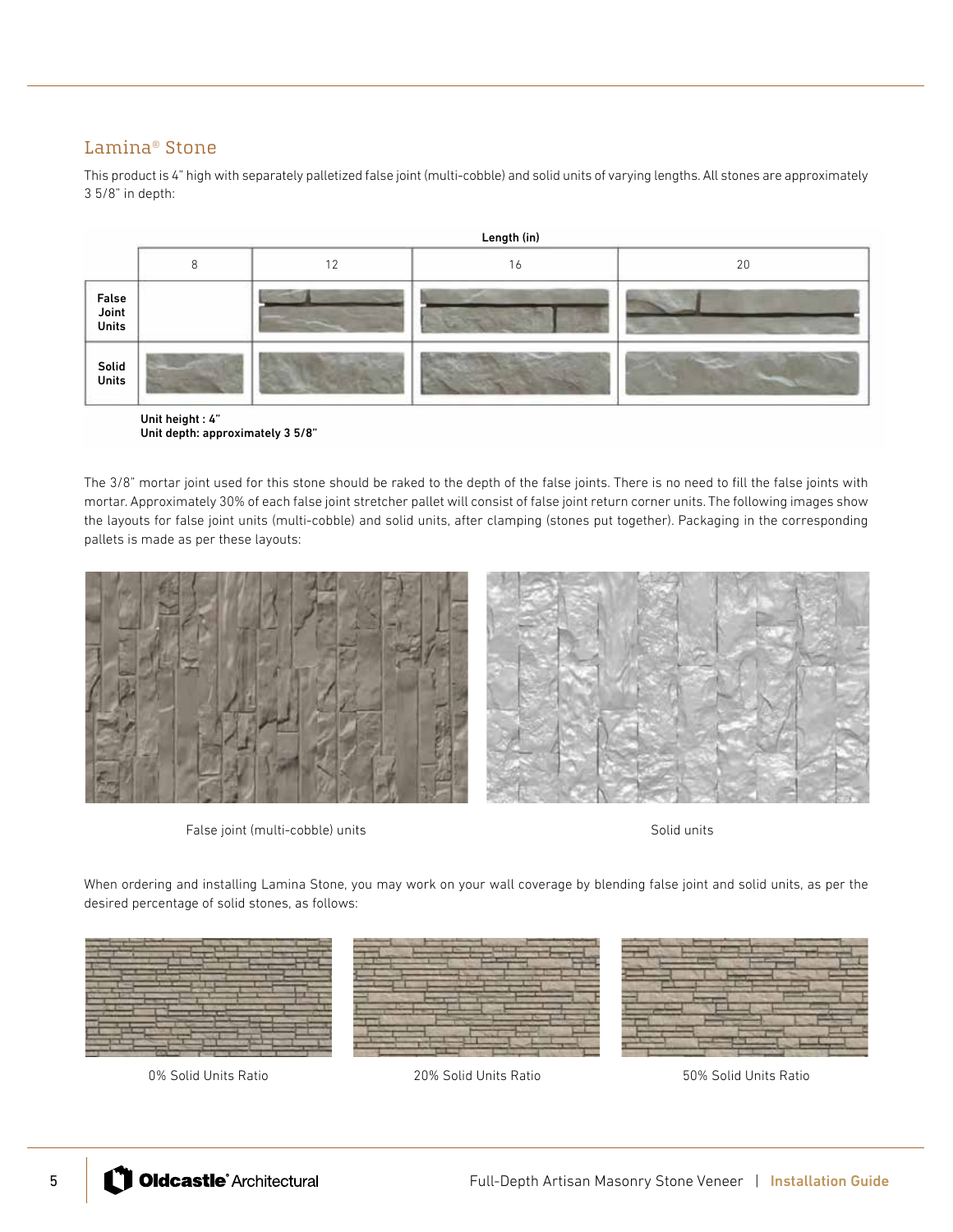# Cinco® Brick

This product is 90mm (approximately 3 1/2") deep with one single height of 3 5/8" of varying lengths:

|                                |      | Length (in) |      |       |       |        |  |  |  |  |
|--------------------------------|------|-------------|------|-------|-------|--------|--|--|--|--|
|                                |      | 75/8        | 95/8 | 115/8 | 135/8 | 15 5/8 |  |  |  |  |
| $\widehat{\epsilon}$<br>Height | 35/8 |             |      |       |       |        |  |  |  |  |

All stones are installed with a 3/8" mortar joint. Packaging in the corresponding pallets is made as per the following layout:



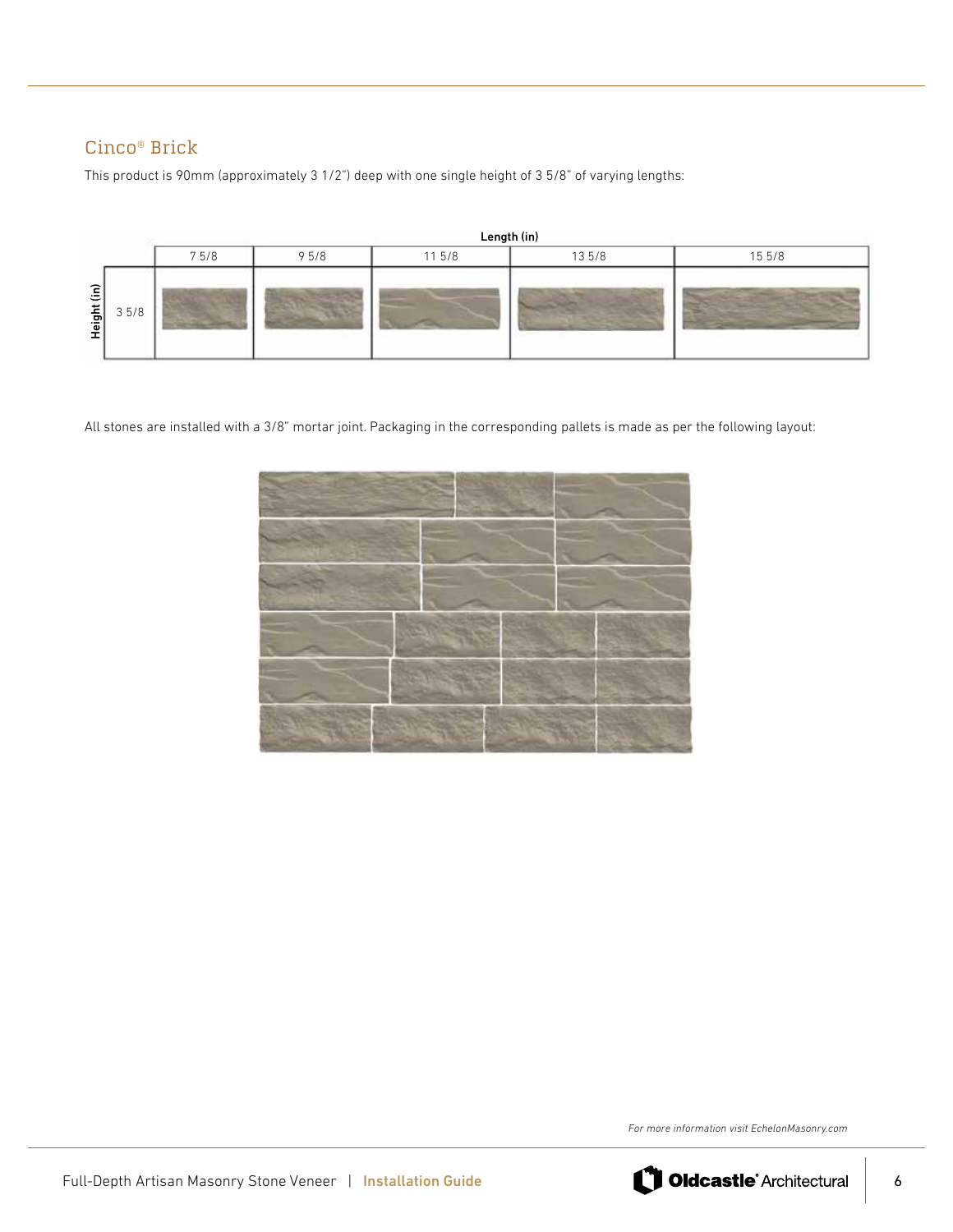# INSTALLATION

#### Installation on a Concrete Masonry Unit (CMU) backing

Full depth Artisan Stone Veneer® is a full masonry veneer requiring a footing or a ledge for installation. A 1" to 1½" airspace is recommended between the insulation layer and the stone. The wall is built with 8"x8"x16" CMU blocks, using 3/8" mortar joint, reinforcement rods and a horizontal joint reinforcement with eye & pintle wall masonry anchors (embedded in the mortar).

As with different brick sizes, the depth of the exterior trim and footing or ledge will need to allow adequate depth for the stone plus air space (typically 4½" to 5"). Consult your local building code for specific requirements on footing/ledge and air space.

## Materials and tools required

- Weather resistive barrier (WRB) (the most common is WRB #15 felt)
- Type S or type N mortar complying with ASTM C270; for freeze and thaw regions we recommend AmeriMix Polymer Modified® Stone Veneer Mortar or equivalent.
- Masonry anchors for CMU backing
- Flashing
- Weep vents: Molded polyvinyl chloride insect-resistant grilles.
- Masonry trowel
- Guillotine or diamond blade
- Mason's saw or chisel
- Circular masonry saw
- Mixing hoe
- Tack hammer
- Tuck point
- String line
- Wheel barrow or mixing pan
- 4' level
- Corner poles
- Metal jointing tool
- Soft bristle brush
- Safety glasses
- Dust mask
- Hard hat

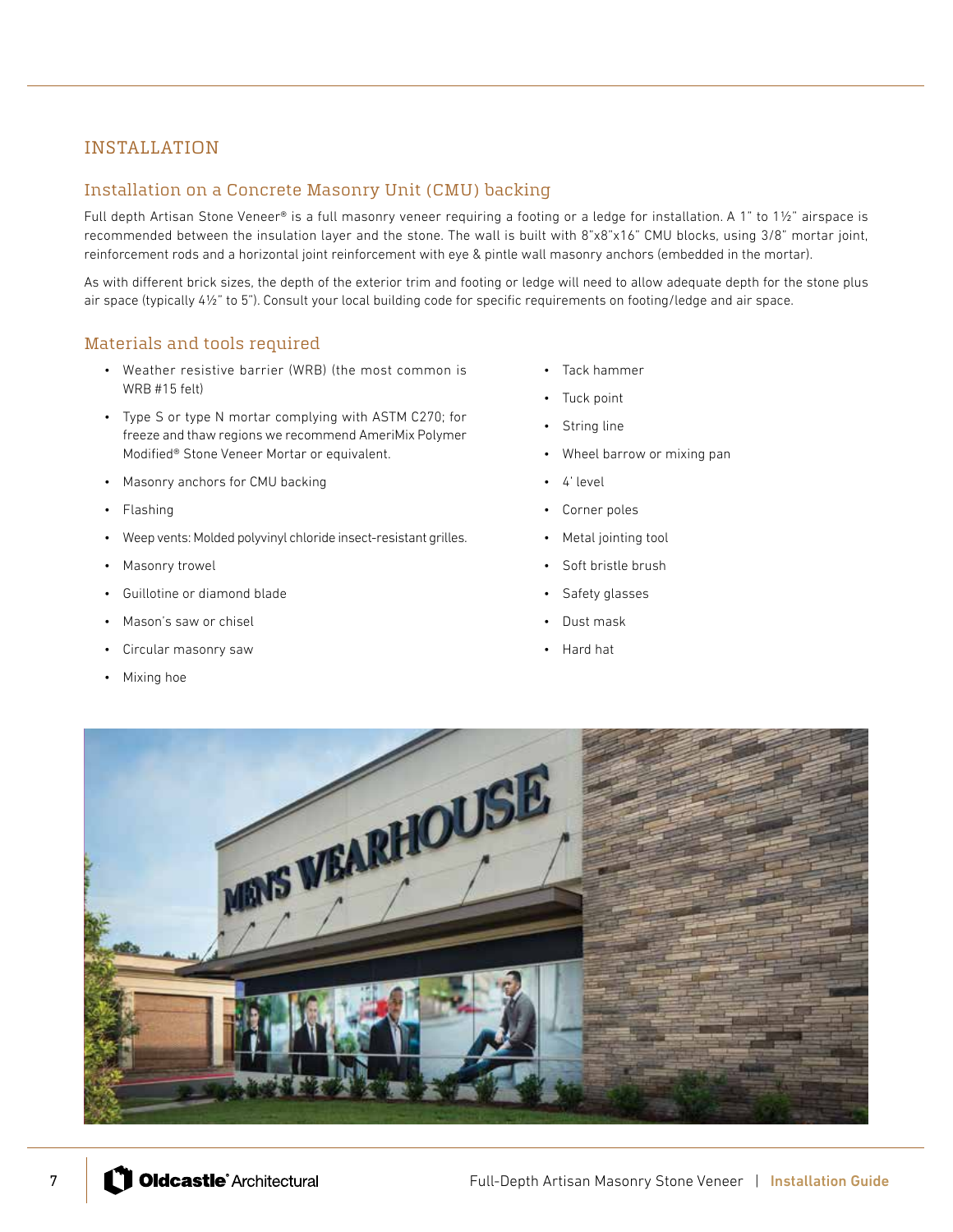# PREPARATION

#### Flashing

#### Flashing should:

- Be applied over the sheathing on both vertical and horizontal portions of the wall (see Figure 1)
- Project out of the horizontal surface of the foundation by ¼".
- Be installed at locations shown in the plans and in strict accordance with the details and the best masonry.

Install through-wall flashing over exterior windows, relieving angles, doors, tops of walls, at the inside base of cavity walls, and under sills. Extend ends of sill flashing beyond jamb line and turn up into wall to create an end dam to divert moisture toward the wall face. Extend flashing over veneer, turn up minimum 8" and bed into mortar joint of masonry.

#### WRB (Weather resistive barrier)

The WRB should be installed starting at the bottom of the wall, overlapping the flashing and working upward. The WRB should overlap horizontally 2" to 4" and vertically a minimum of 6" in shingle fashion. Inside and outside corners must be overlapped a minimum of 16". It is very important to wrap all corners with WRB layer and to overlap this on the flashing previously installed, as shown in Figure 1.

# Exterior continuous insulation foam layer

The installation with an exterior continuous insulation has been conceived in order to meet and even exceed new energy code requirements. It involves installing a rigid foam sheathing or layer, in order to reduce heat loss, allow for continuous and uniform insulation and thus improve energy efficiency in the system. Insulation layer is installed over the WRB and is attached to the wall by masonry anchors and joint reinforcement.



*Figure 1. WRB layer overlapping flashing*

## Stone cuts

Make all unit cuts, including those for bonding, holes, boxes, etc., with motor driven masonry saws, using either in abrasive or diamond blade. The edge of a masonry trowel can be used to rough up cut edges which will restore a natural look to the stone. Cut neatly for best appearance.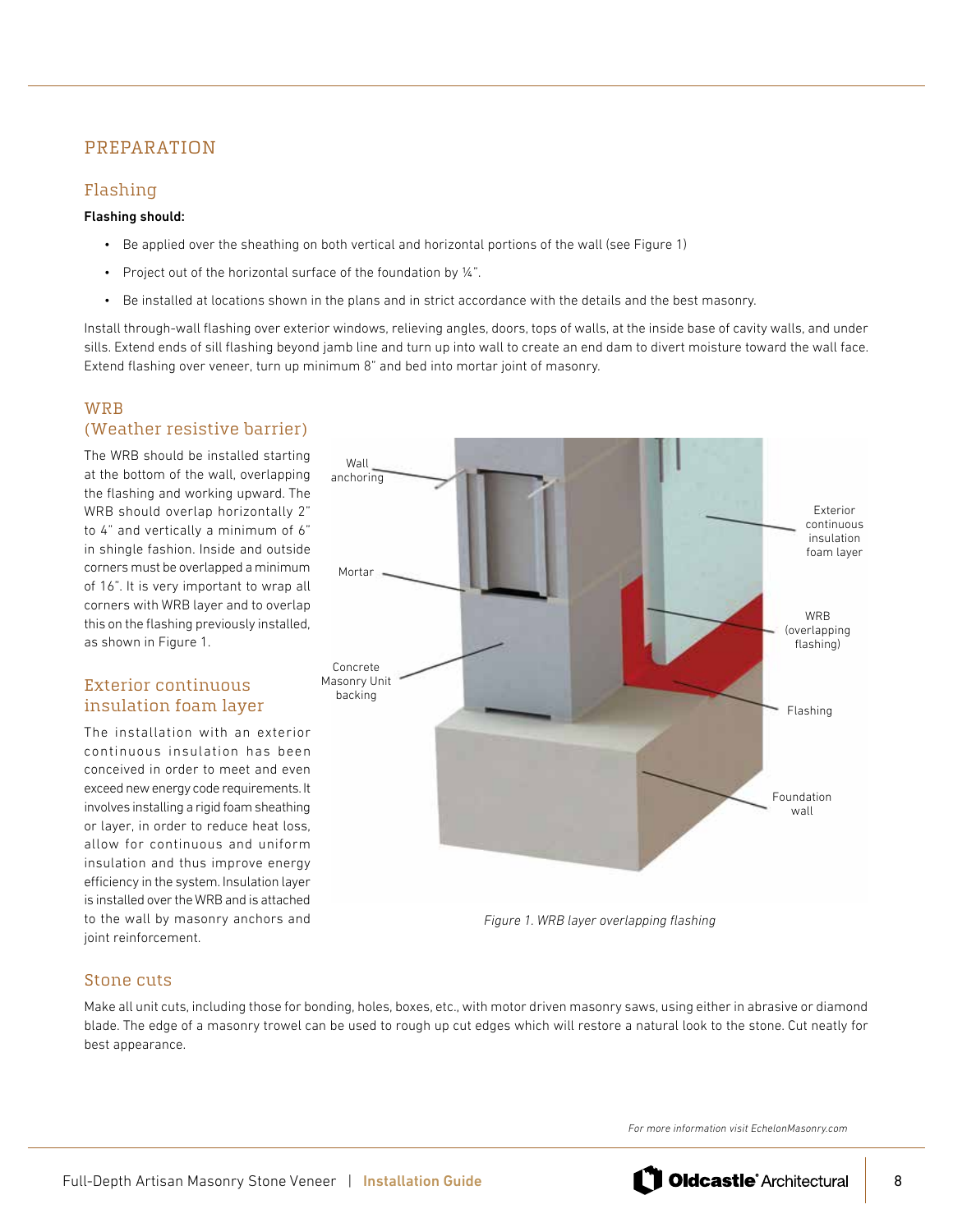# INSTALLATION PROCEDURE

#### Applying first course

Start installing full depth Artisan Masonry Veneer® on the horizontal surface of the foundation wall, which serves as a footing or ledge for supporting the wall (Figure 2). For installing the first course of veneers, apply mortar on the flashing previously installed in this area, then install stones in such a way that a 1" to  $1\frac{1}{2}$ " airspace is left between the Insulation layer and the back of the veneer. Use the level and the string line to make straight, level courses, unless otherwise indicated.

For the first and all subsequent courses:

- Maintain mortar joint thickness between 3/8" and ½" for all full depth veneers (as specified before), both horizontally and vertically.
- Tool joints: Alternate lying of the stone to the same side so that the joints will minimize the appearance of repeating patterns. Shape the mortar joint to a concave profile.

Install weep vents in veneer masonry at maximum 24 inches (610 mm) on center horizontally above through-wall flashing, above shelf angles, lintels, bottom of walls, and elsewhere as indicated.

# Placing, Bonding and Anchoring

Masonry must be applied in full bed of mortar with full head joints, properly jointed with other work. Buttering corners of joints, deep or excessive furrowing of mortar joints is not permitted.

- Back-bevel bed joints to remove excess mortar droppings in cavity as work progresses.
- Fully bond intersections and external corners.
- Isolate masonry partitions from vertical structural framing members with a control joint as indicated.
- Provide for expansion and control joints as indicated.
- Do not adjust masonry units after placing. Where resetting of masonry is required, remove clean units and reset in new mortar.
- Leave joints under shelf angles and elsewhere as indicated or required open to receive sealant.
- Masonry backing: wire anchors or adjustable anchors. Minimum spacing 16" horizontally and vertically.
- Increase quantity of wall anchors around perimeter of openings, at wall terminations and corners, and along parapet walls, placed within 8" of openings and edges of masonry.

## Installing subsequent courses

Assemble adjustable anchors to the horizontal joint reinforcement (embedded in the CMU wall).

NOTE: All subsequent images show installation steps using Waterford Stone™, but procedure is equivalent for Dufferin®, Lamina® and Cinco® Stones as well.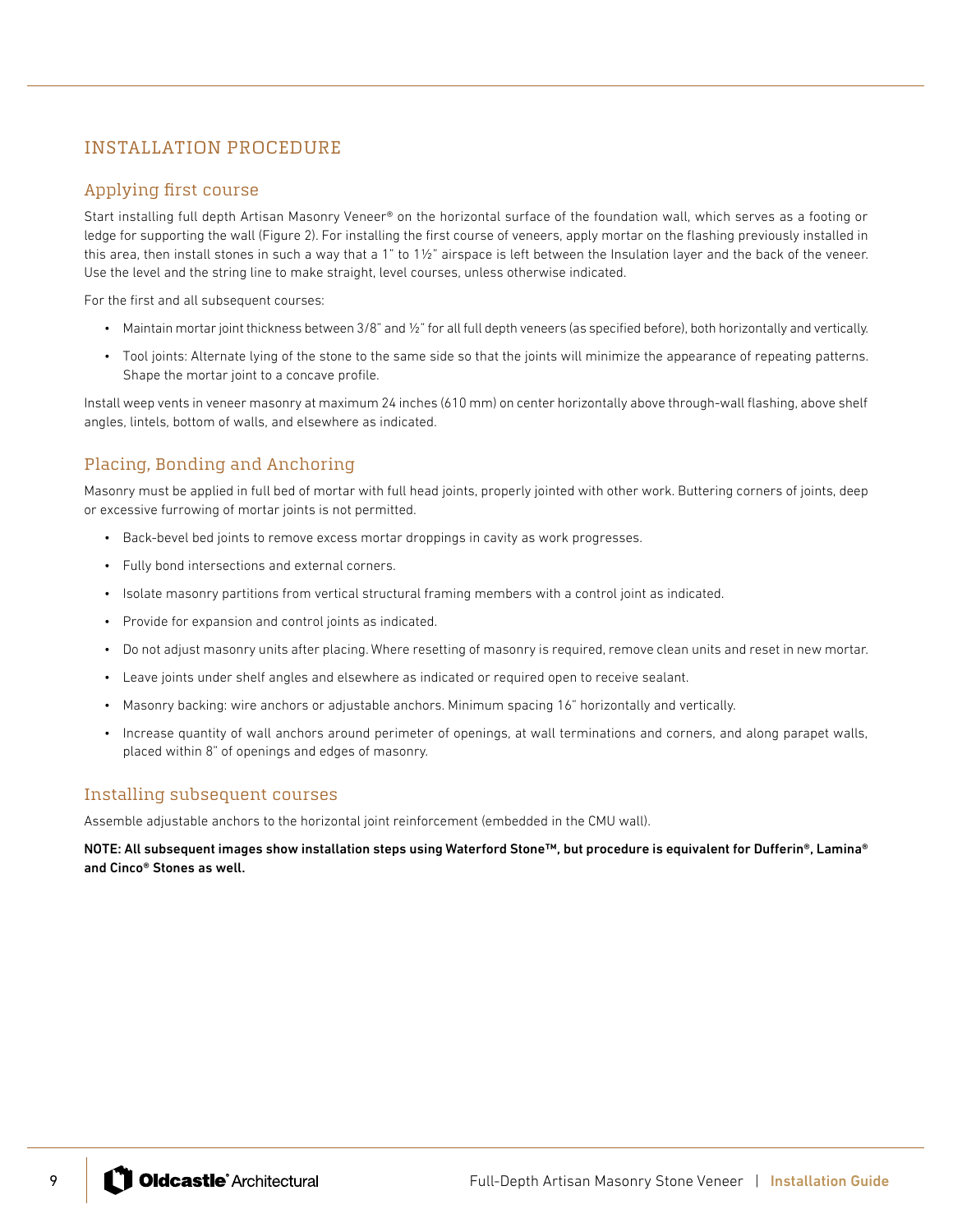Continue installation working your way from the bottom horizontally up the wall. Prevent grout, mortar, and soil from staining face of masonry; if dripping occurs, remove grout and mortar from these surfaces immediately. See Figure 3. Mortar Concrete Masonry Unit backing



You will also need to:

- Build-in items furnished by other trades, and leave accurate openings necessary for installation of other work to maintain required strength and appearance of masonry construction.
- Fill solidly with mortar around conduit and sleeves passing through masonry work.
- Build-in loose steel angle lintels, providing bearing indicated in full mortar bed.
- Protect base of masonry walls from rain splashed mud and mortar splatters.
- Do not permit mortar to drop or accumulate into cavity air space or to plug weeps.



*Figure 3. Full depth veneer subsequent courses installation*

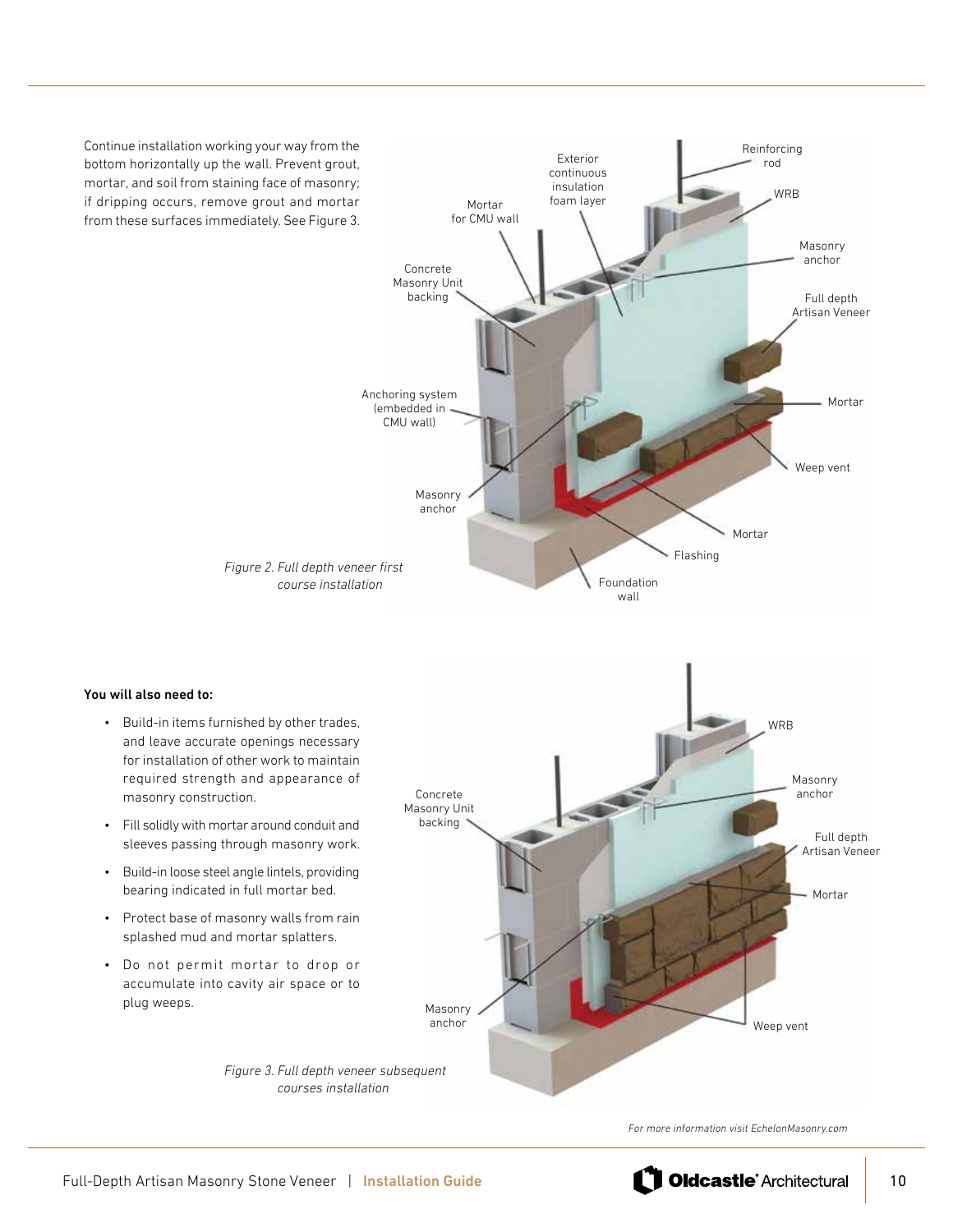Figure 4 shows a cut isometric view of all components being installed in an installation over a CMU backing:



# Installation on a metal stud wall framing

Wall frames should use 1½" x 3½" metal studs, spaced no more than 24" CC and covered by a ½" or 5/8" thick sheathing. As with different brick sizes, the depth of the exterior trim and footing or ledge will need to allow adequate depth for the stone plus air space (typically 4½" to 5"). Consult your local building code for specific requirements on footing/ledge and air space.

Materials, tools, preparation and installation procedures for installation on a wall framing are equivalent for those used in an installation on a Concrete Masonry Unit (CMU) backing. There exist some minor differences:

*Figure 4. Cut view of the final wall assembly of a full depth Artisan veneer installation* 

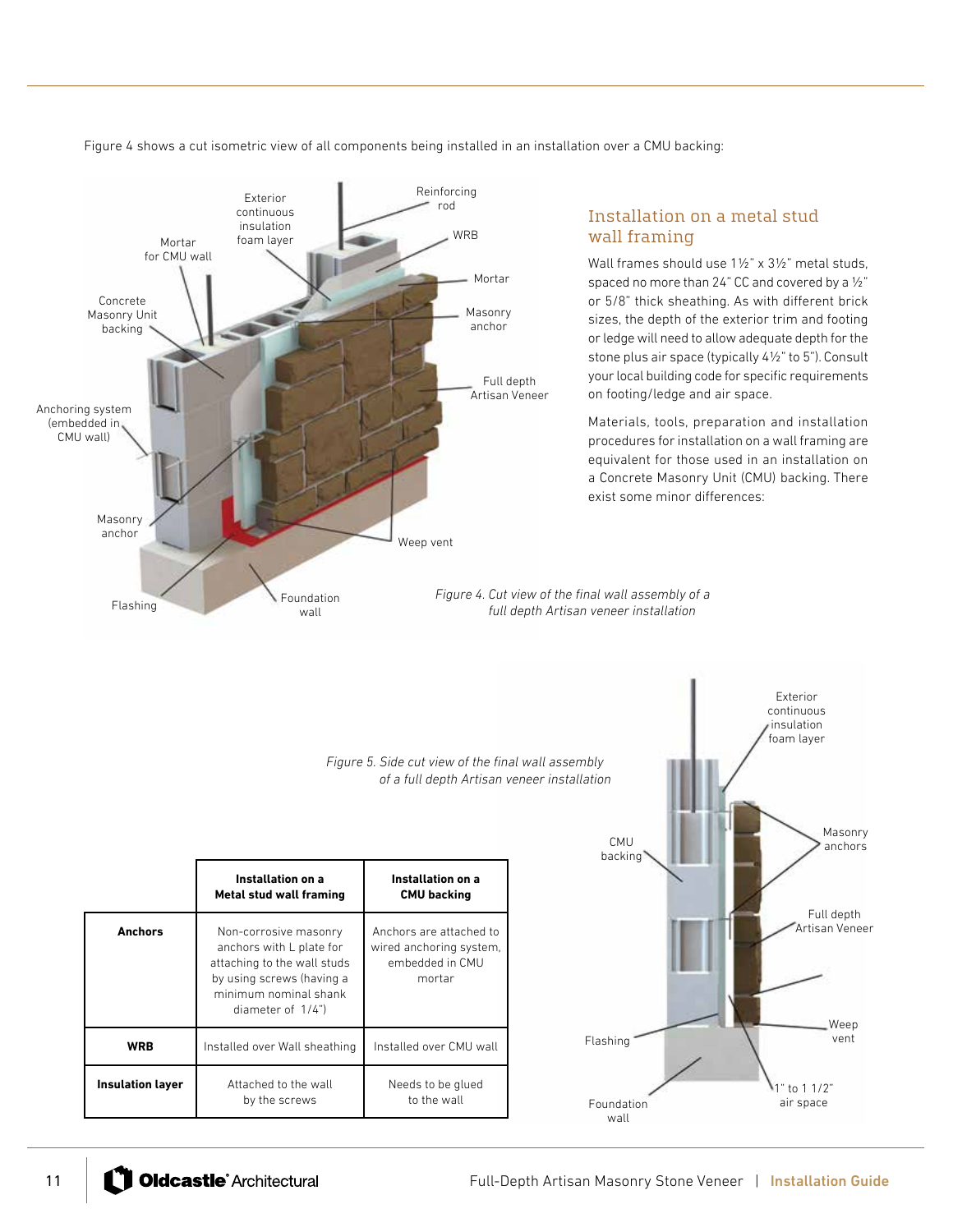

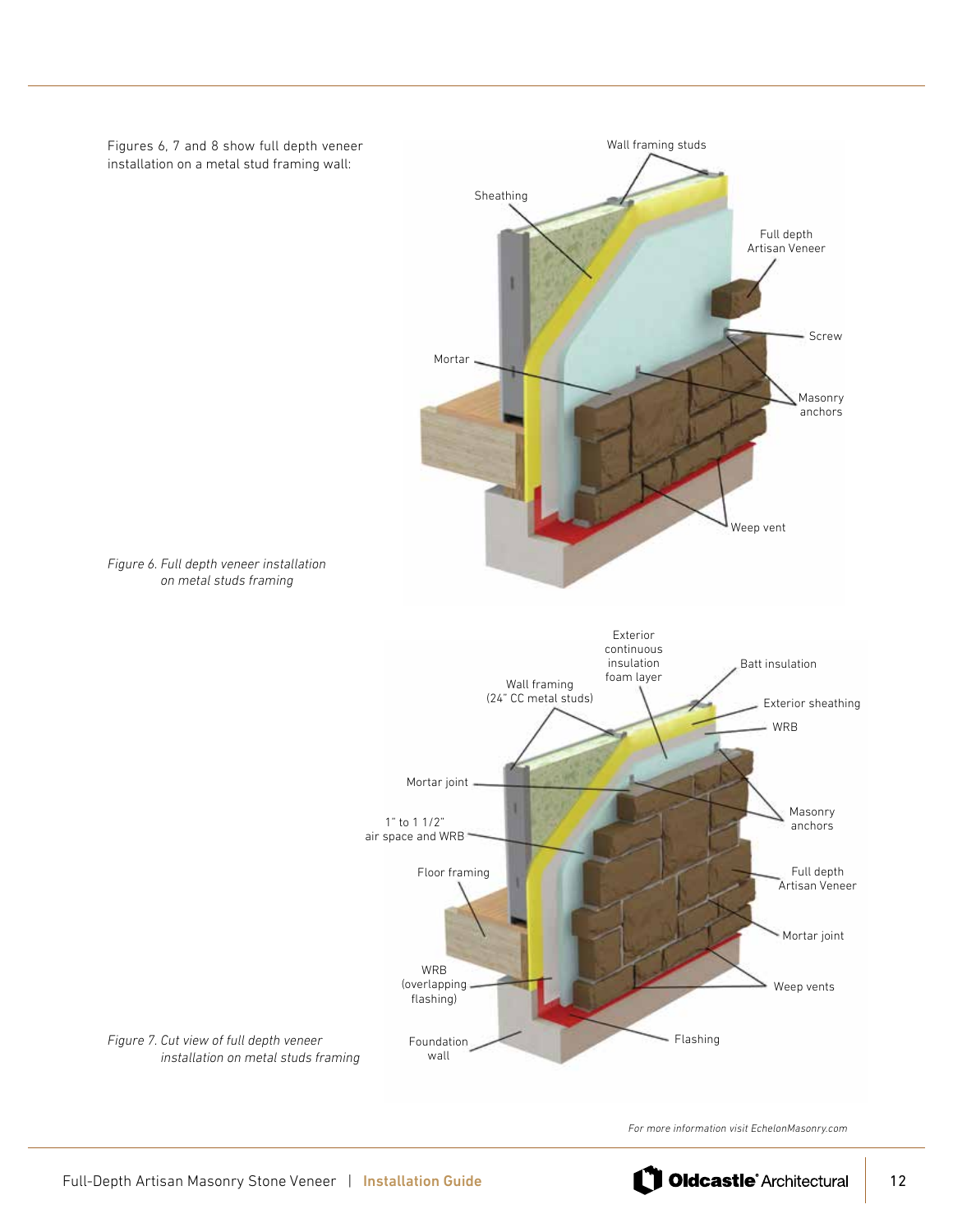

*Figure 8. Side cut view of full depth veneer installation on metal studs framing*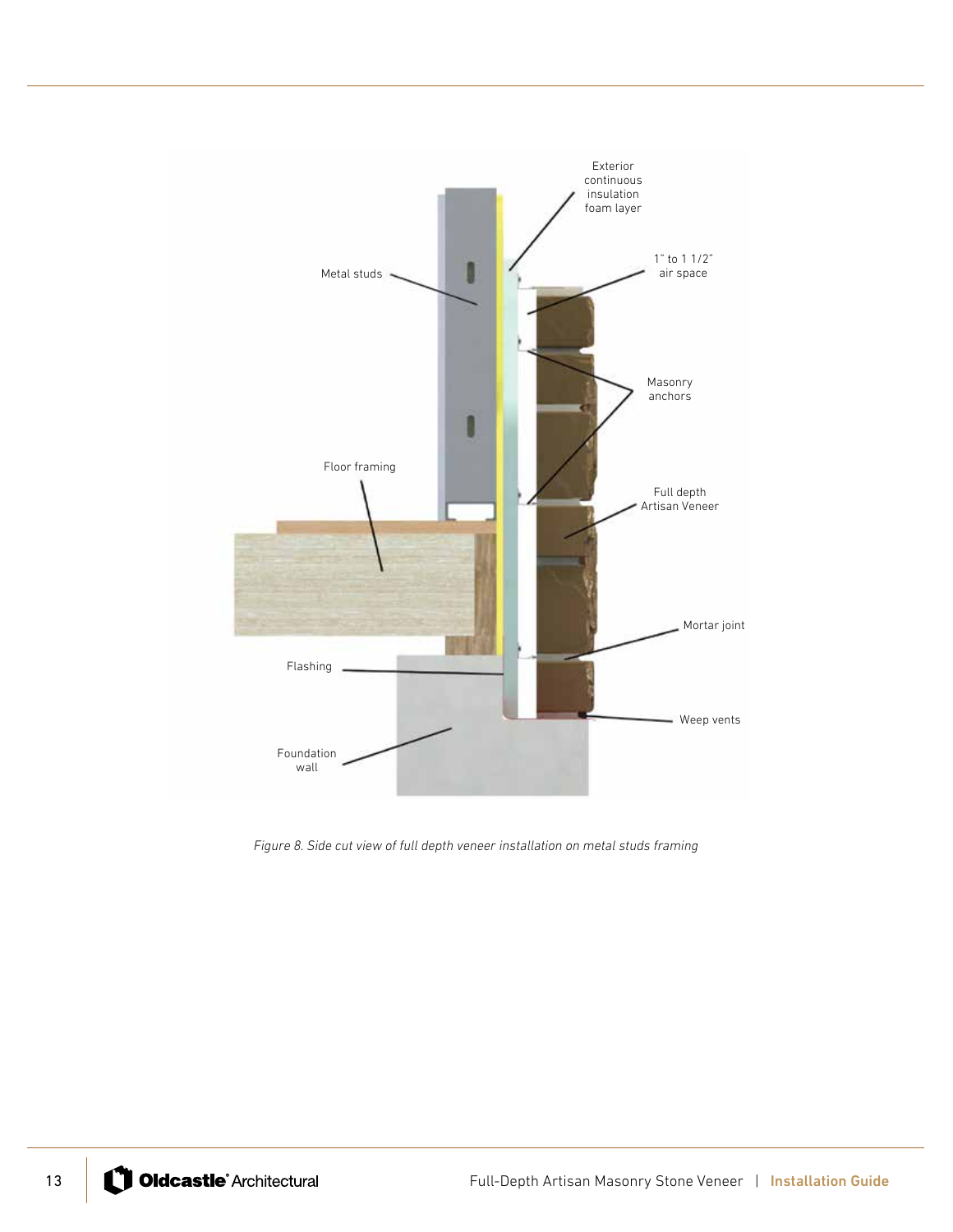#### INSPECTION

The facing shall be free from chips, cracks, crazes or any other imperfection that would detract from the overall appearance of the finished wall when viewed from a distance of 15' at right angles to the wall with normal lighting.

## CLEANING

The following considerations should be followed for proper cleaning:

- Do not use high-pressure washers, acid or acid-base cleaners or bleach.
- Use a detergent masonry cleaner without acid, following manufacturer's instructions for dilution ratios and cleaning.
- Start at the top of the wall, applying solution to a wet area using a soft bristle brush.
- Make sure to rinse thoroughly with clean water, removing all solution and residue.
- Replace defective mortar as required to match adjacent work.
- Do not allow excess mortar lumps or smears to harden on the finished surfaces.
- After mortar is thoroughly set and cured, clean masonry as per methods recommended by NCMA. Harsh cleaning methods after walls have been erected may mar the surface of the units.

#### MAINTENANCE

Full depth Artisan Stone Veneer, when properly installed and cleaned, needs virtually no maintenance other than routine cleaning with standard commercial grade cleaning agents. Graffiti, paint or dye stains may need special cleaning methods and products. Contact manufacturer for specific cleaning recommendations.

#### INSTALLATION RECOMMENDATIONS

- A complimentary or matching mortar color is recommended.
- A water repellent mortar additive is highly recommended for all exterior walls.
- Control joint spacing should be approximately 20' -25' max., located at inside corners, 2-4' from outside corners, wall height changes and at one or both sides of windows or large openings.
- To test correct mortar consistency, it should hang from trowel when held at a 90 degree angle.

#### PROTECTIONS

Remove temporary coverings and protection of adjacent work areas. Repair or replace damaged installed products. Protect installed products until completion of project. Protect concrete stone from contact with mortar, soil, and other materials capable of staining or discoloring the product.

#### LIMITATIONS

- The facing is not intended for use as an impervious surface.
- Muriatic acid should not be used as a cleaning agent or in direct contact with the facing.
- The facing should not be continuously exposed to temperatures above  $250^{\circ}$  F (120 C).